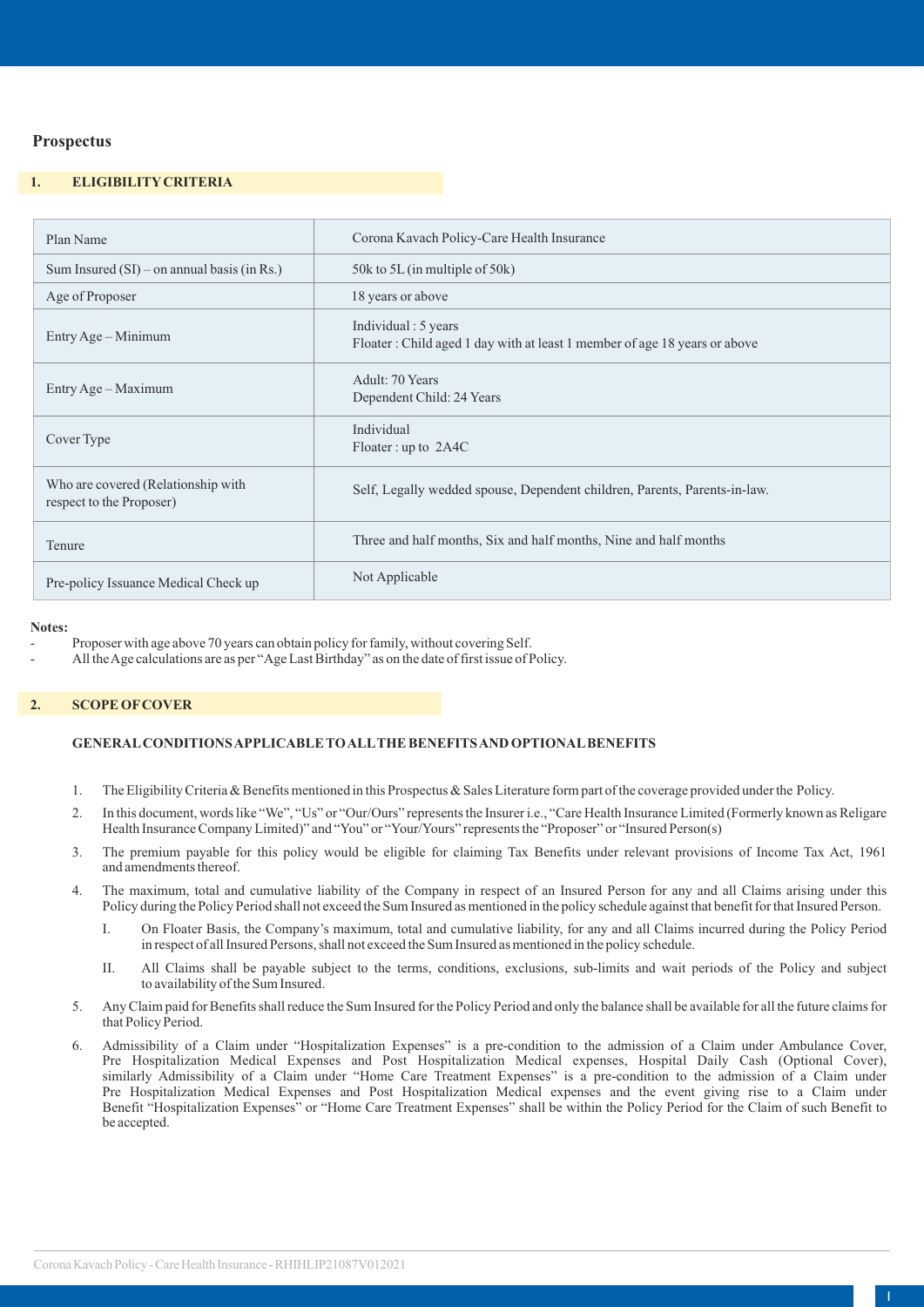### **3. SCHEDULE OFBENEFITS**

| <b>Benefits</b>                                                                   |                                                                                                                                                                       |  |
|-----------------------------------------------------------------------------------|-----------------------------------------------------------------------------------------------------------------------------------------------------------------------|--|
| <b>Hospitalization Expenses</b>                                                   | $Up$ to $SI$<br>Ambulance Cover-Up to Rs.2000/- Per Hospitalization                                                                                                   |  |
| Home Care Treatment Expenses                                                      | Up to SI, maximum up to 14 days per incident                                                                                                                          |  |
| <b>AYUSH</b> Treatment                                                            | $Up$ to $SI$                                                                                                                                                          |  |
| Pre-Hospitalization Medical Expenses and<br>Post-Hospitalization Medical Expenses | 15 days prior to date of Hospitalization/Home Care Treatment &<br>30 days from date of discharge from Hospital/completion of Home Care Treatment;<br>Maximum up to SI |  |
| <b>Optional Cover</b>                                                             |                                                                                                                                                                       |  |
| <b>Hospital Daily Cash</b>                                                        | 0.5% of SI per day subject to maximum of 15 days in a Policy Period per Insured Person                                                                                |  |
| <b>Wait Periods</b>                                                               |                                                                                                                                                                       |  |
| 15 Days Initial Waiting Period                                                    | Yes                                                                                                                                                                   |  |

#### **4. BASE COVER**

The covers listed below are in-built Policy benefits and shall be available to all Insured Persons in accordance with the procedures set out in this Policy.

### **4.1. Covid Hospitalization Cover**

We shall indemnify medical expenses incurred for Hospitalization of the Insured Person during the Policy Period for the treatment of Covid on Positive diagnosis of Covid in a government authorized diagnostic centre including the expenses incurred on treatment of any comorbidity along with the treatment for Covid up to the Sum Insured for:

- i. Room Rent, Boarding, Nursing Expenses as provided by the Hospital / Nursing Home.
- ii. Intensive Care Unit (ICU) / Intensive Cardiac Care Unit (ICCU) expenses.
- iii. Surgeon, Anesthetist, Medical Practitioner, Consultants, Specialist Fees whether paid directly to the treating doctor / surgeon or to the hospital
- iv. Anesthesia, blood, oxygen, operation theatre charges, surgical appliances, ventilator charges, medicines and drugs, costs towards diagnostics, diagnostic imaging modalities, PPE Kit, gloves, mask and such similar other expenses.
- v. Road Ambulance subject to a maximum of Rs.2000/- per hospitalization for the Ambulance services offered by a Hospital or by an Ambulance service provider, provided that the Ambulance is availed only in relation to Covid Hospitalization for which we have accepted a claim under this section. This also includes the cost of the transportation of the Insured Person from a Hospital to the another Hospital as prescribed by a Medical Practitioner.

#### **Note:**

1. Expenses of Hospitalization for a minimum period of 24 consecutive hours only shall be admissible.

# **4.2 Home Care Treatment Expenses:**

Home Care Treatment means Treatment availed by the Insured Person at home for Covid on positive diagnosis of Covid in a Government authorized diagnostic Centre, which in normal course would require care and treatment at a hospital but is actually taken at home maximum up to 14 days per incident provided that:

- a) The Medical practitioner advices the Insured person to undergo treatment at home.
- b) There is a continuous active line of treatment with monitoring of the health status by a medical practitioner for each day through the duration of the home care treatment.
- c) Daily monitoring chart including records of treatment administered duly signed by the treating doctor is maintained.
- d) Insured shall be permitted to avail the services as prescribed by the medical practitioner. Cashless or reimbursement facility shall be offered under homecare expenses subject to claim settlement policy disclosed in the website.
- e) In case of insured intends to avail the services of non-network provider claim shall be subject to reimbursement, a prior approval from the insurer needs to be taken before availing such services.

In this benefit, the following shall be covered if prescribed by the treating medical practitioner and is related to treatment of COVID,

- a. Diagnostic tests undergone at home or at diagnostics centre
- b. Medicines prescribed in writing
- c. Consultation charges of the medical practitioner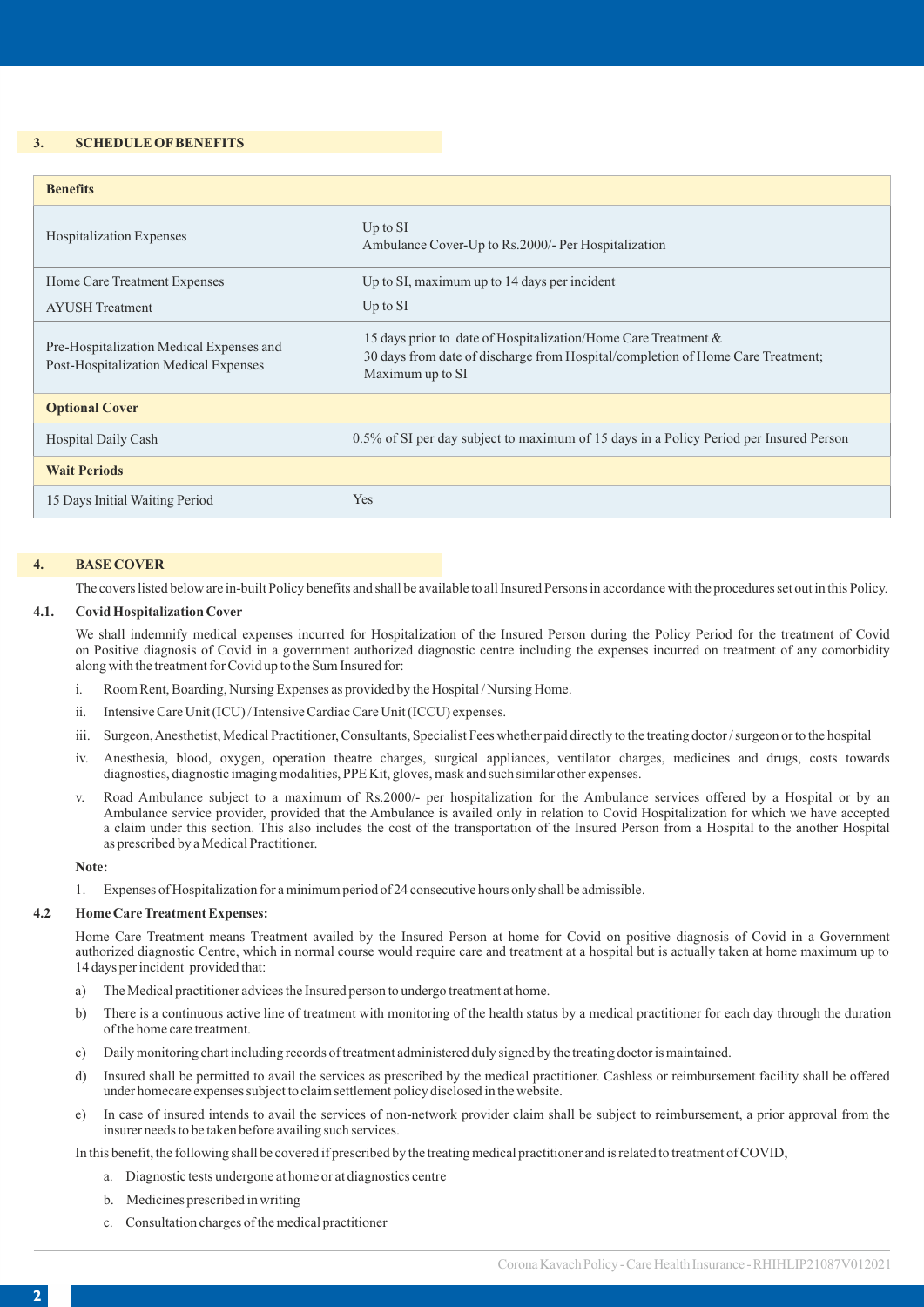- d. Nursing charges related to medical staff
- e. Medical procedures limited to parenteral administration of medicines
- f. Cost of Pulse Oximeter, Oxygen cylinder and nebulizer

### **4.3 AYUSH Treatment**

We shall indemnify medical expenses incurred for inpatient care treatment for Covid on Positive diagnosis of COVID test in a government authorized diagnostic centre including the expenses incurred on treatment of any comorbidity along with the treatment for Covid under Ayurveda, Yoga and Naturopathy, Unani, Siddha and Homeopathy systems of medicines during Policy Period up to the limit of sum insured in any AYUSH Hospital.

Covered expenses shall be as specified under Covid Hospitalization Expenses (Section 4.1).

#### **4.4 Pre Hospitalization**

We shall indemnify Pre Hospitalization/home care treatment medical expenses incurred, related to an admissible Hospitalization/home care treatment, for a fixed period of 15 days prior to the date of admissible Hospitalization/home care treatment covered under the policy.

### **4.5 Post Hospitalization**

We shall indemnify Post Hospitalization/home care treatment medical expenses incurred, related to an admissible hospitalization/home care treatment, for a fixed period of 30 days from the date of discharge from the Hospital, following an admissible Hospitalization covered under the policy.

4.6 The expenses that are not covered in this policy are placed under List-I of Annexure-A. The list of expenses that are to be subsumed into room charges, or procedure charges or costs of treatment are placed under List-II, List- III and List-IVof Annexure-Arespectively.

#### **5. OPTIONALCOVER**

The cover listed below is Optional Policy benefit and shall be available to Insured Persons in accordance with the terms set out in the Policy, if the listed cover is opted.

**5.1 Hospital Daily Cash:** We shall pay the Insured Person 0.5% of sum insured per day for each 24 hours of continuous hospitalization for which we have accepted a claim under Section- 4.1 Hospitalization Cover.

The benefit shall be payable maximum up to 15 days during a policy period in respect of every insured person.

The total amount payable in respect of Covers 4.1, 4.2, 4.3, 4.4, 4.5, 5.1, shall not exceed 100% of the Sum Insured during a policy period.

#### **6. WAITING PERIOD**

We shall not be liable to make any payment under the policy in connection with or in respect of following expenses till the expiry of waiting period mentioned below:

### **6.1 First Fifteen Days Waiting Period**

Expenses related to the treatment of Covid within 15 days from the policy commencement date shall be excluded.

# **7. EXCLUSIONS**

We shall not be liable to make any payment under the policy, in respect of any expenses incurred in connection with or in respect of:

- 7.1 Investigation & Evaluation(Code- Excl04)
	- a. Expenses related to any admission primarily for diagnostics and evaluation purposes only are excluded.
	- b. Any diagnostic expenses which are not related or not incidental to the current diagnosis and treatment are excluded.
- 7.2 Rest Cure, rehabilitation and respite care (Code- Excl05)
	- a. Expenses related to any admission primarily for enforced bed rest and not for receiving treatment. This also includes:
		- i. Custodial care either at home or in a nursing facility for personal care such as help with activities of daily living such as bathing,| dressing, moving around either by skilled nurses or assistant or non-skilled persons .
		- ii. Any services for people who are terminally ill to address physical, social, emotional and spiritual needs.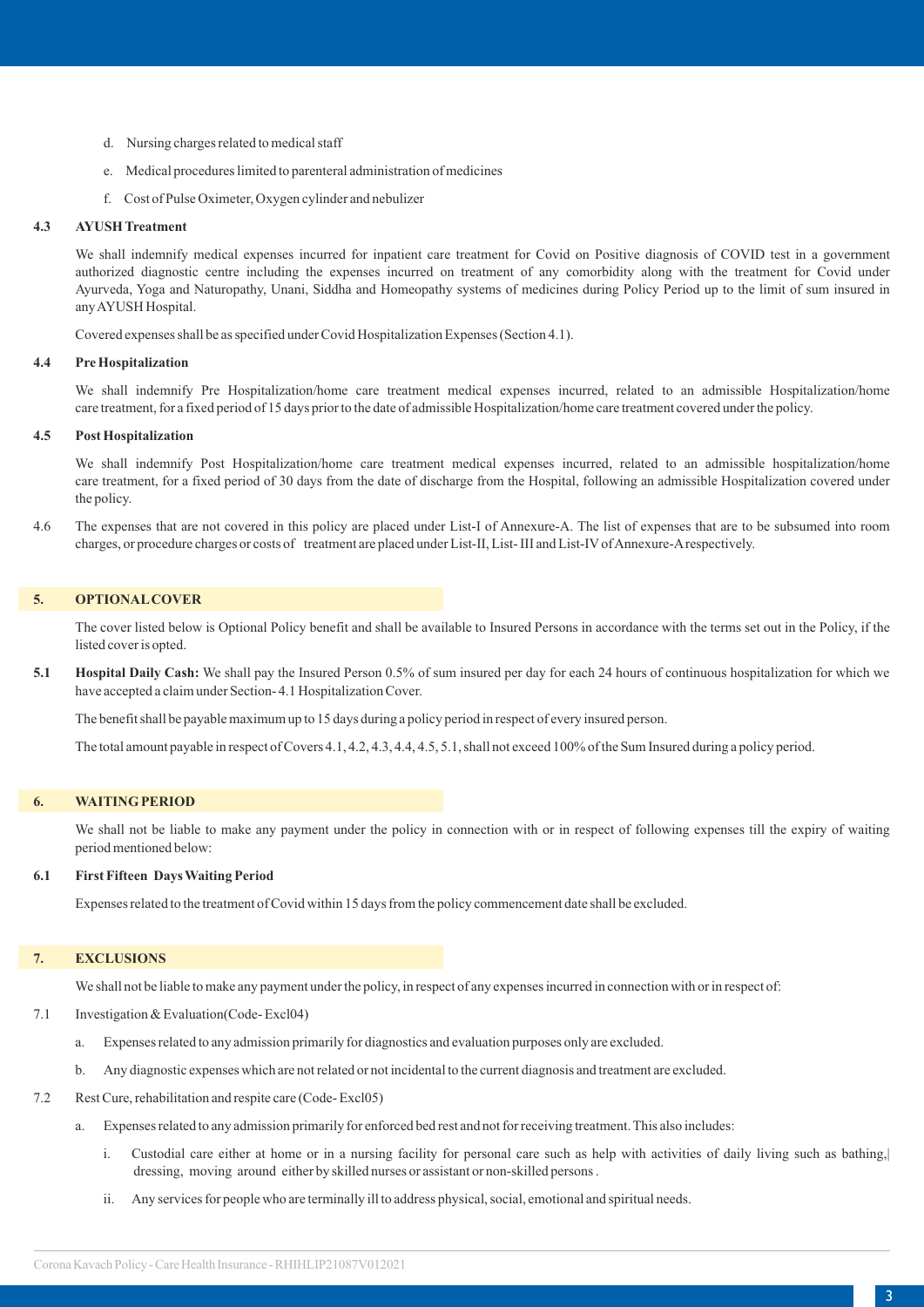7.3 Dietary supplements and substances that can be purchased without prescription, including but not limited to Vitamins, minerals and organic substances unless prescribed by a medical practitioner as part of hospitalization claim or Home care treatment.

### **7.4 Unproven Treatments:**

Expenses related to any unproven treatment, services and supplies for or in connection with any treatment. Unproven treatments are treatments, procedures or supplies that lack significant medical documentation to support their effectiveness. However, treatment authorized by the government for the treatment of COVID shall be covered.

- 7.5 Any claim in relation to Covid where it has been diagnosed prior to Policy Start Date.
- 7.6 Any expenses incurred on Day Care treatment and OPD treatment.
- 7.7 Diagnosis /Treatment outside the geographical limits of India.
- 7.8 Testing done at a Diagnostic centre which is not authorized by the Government shall not be recognized under this Policy.
- 7.9 All covers under this Policy shall cease if the Insured Person travels to any country placed under Travel restriction by the Government of India.

#### **8. CLAIM PROCEDURE**

#### **8.1 Procedure forCashless claims:**

(i) Treatment may be taken in a network provider and is subject to pre authorization by us or its authorized TPA. (ii) Cashless request form available with the network provider and TPA shall be completed and sent to us/TPA for authorization. (iii) We/ TPA upon getting cashless request form and related medical information from the insured person/ network provider will issue pre-authorization letter to the hospital after verification. (iv) At the time of discharge, the insured person has to verify and sign the discharge papers, pay for non-medical and inadmissible expenses. (v) We /TPA reserves the right to deny pre-authorization in case the insured person is unable to provide the relevant medical details. (vi) In case of denial of cashless access, the insured person may obtain the treatment as per treating doctor's advice and submit the claim documents to us / TPA for reimbursement.

### **8.2 Procedure for reimbursement of claims:**

For reimbursement of claims the insured person may submit the necessary documents to TPA (if applicable)/us within the prescribed time limit as specified hereunder.

| <b>S.L. No.</b> | <b>Type of Claim</b>                                                 | <b>Prescribed Time limit</b>                                             |
|-----------------|----------------------------------------------------------------------|--------------------------------------------------------------------------|
|                 | Reimbursement of hospitalization and pre<br>hospitalization expenses | Within thirty days of date of<br>discharge from hospital                 |
| $\mathfrak{D}$  | Reimbursement of post hospitalization<br>expenses                    | Within fifteen days from completion<br>of post hospitalization treatment |
|                 | Reimbursement of Home Care expenses                                  | Within thirty days from completion<br>of home care treatment.            |

### **8.3 Notification of Claim**

Notice with full particulars shall be sent to the Company/TPA(if applicable) as under:

- i. Within 24 hours from the date of emergency hospitalization/cashless home care treatment.
- ii. At least 48 hours prior to admission in Hospital in case of a planned Hospitalization.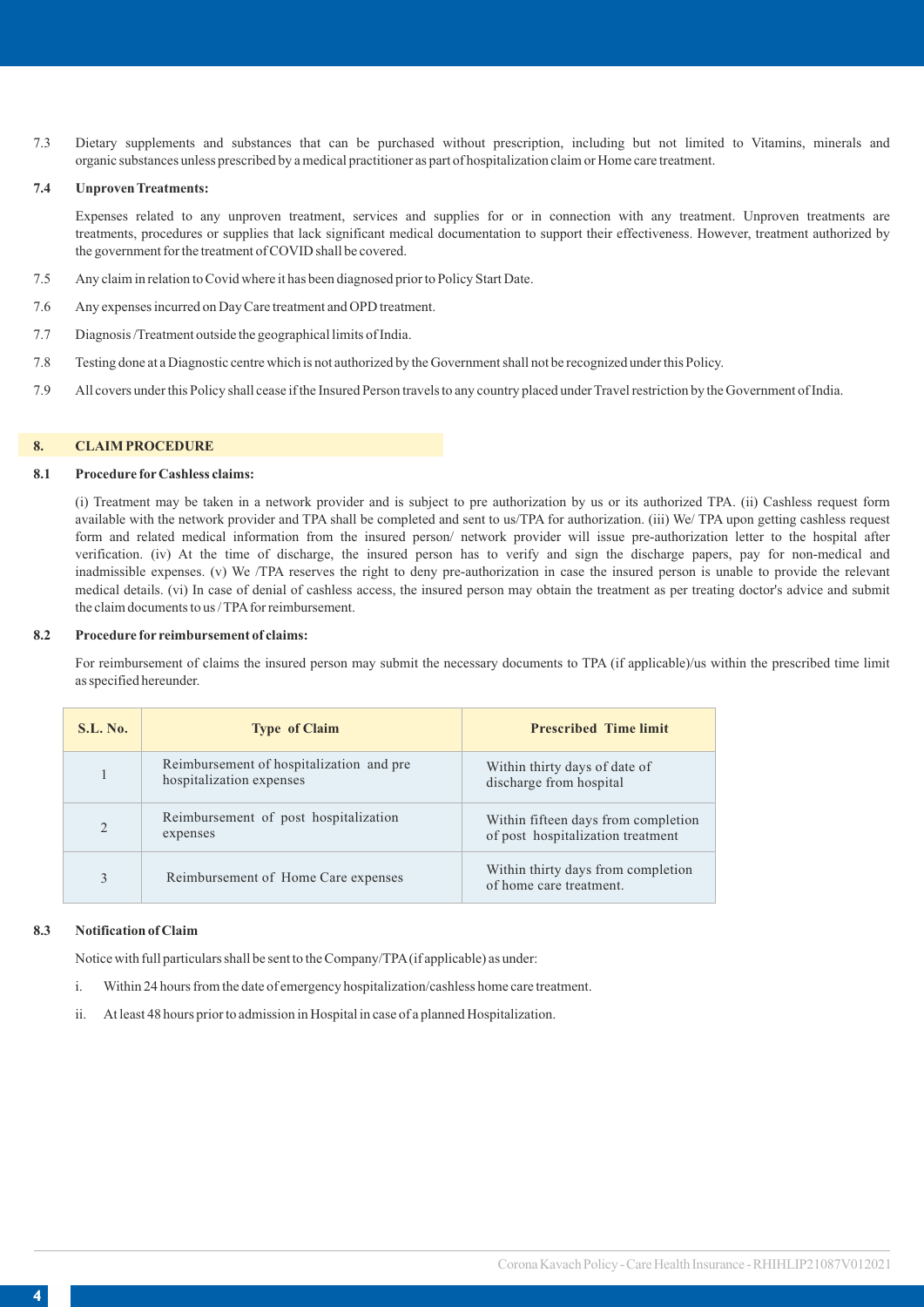### **8.4 Documents to be submitted:**

The claim is to be supported with the following documents and submitted within the prescribed time limit.

| <b>Benefits</b>                   | <b>Claims Documents Required</b>                                                                                                                                                                                                                                                                                                                                                                                                                                                                                                                                                                                                                                                                                                                                                                                                                                                                                                                                                                                                                                                                                                                                                  |  |
|-----------------------------------|-----------------------------------------------------------------------------------------------------------------------------------------------------------------------------------------------------------------------------------------------------------------------------------------------------------------------------------------------------------------------------------------------------------------------------------------------------------------------------------------------------------------------------------------------------------------------------------------------------------------------------------------------------------------------------------------------------------------------------------------------------------------------------------------------------------------------------------------------------------------------------------------------------------------------------------------------------------------------------------------------------------------------------------------------------------------------------------------------------------------------------------------------------------------------------------|--|
| 1. Covid Hospitalization<br>Cover | L<br>Duly filled and signed Claim Form<br>Copy of Insured Person's passport, if available (All pages)<br>ii.<br>iii.<br>Photo Identity proof of the patient (if insured person does not own a<br>passport)<br>Medical practitioner's prescription advising admission<br>iv.<br>Original bills with itemized break-up<br>V.<br>Payment receipts<br>vi.<br>Discharge summary including complete medical history of the patient<br>vii.<br>along with other details.<br>Investigation reports including Insured Person's Test Reports from<br>viii.<br>Authorized diagnostic centre for COVID<br>OT notes or Surgeon's certificate giving details of the operation<br>xi.<br>performed, wherever applicable<br>Sticker/Invoice of the Implants, wherever applicable.<br>X.<br>NEFT Details (to enable direct credit of claim amount in bank<br>xi.<br>account) and cancelled cheque<br>KYC (Identity proof with Address) of the proposer, where claim<br>xii.<br>liability is above Rs 1 Lakh as per AML Guidelines<br>Legal heir/succession certificate, wherever applicable<br>xiii.<br>Any other relevant document required by Company/TPA for<br>xiv<br>assessment of the claim. |  |
| 2. Home Care expenses             | $\mathbf{i}$ .<br>Duly filled and signed Claim Form<br>ii.<br>Copy of Insured Person's passport, if available (All pages)<br>iii.<br>Photo Identity proof of the patient (if insured person does not own a<br>passport)<br>Medical practitioners' prescription advising hospitalization<br>iv.<br>A certificate from medical practitioner advising treatment at home or<br>V.<br>consent from the insured person on availing home care benefit.<br>vi.<br>Discharge Certificate from medical practitioner specifying date of start<br>and completion of home care treatment.<br>Daily monitoring chart including records of treatment administered<br>vii<br>duly signed by the treating doctor is maintained.                                                                                                                                                                                                                                                                                                                                                                                                                                                                    |  |

#### **Note:**

- 1. We shall only accept bills/invoices/medical treatment related documents only in the Insured Person's name for whom the claim is submitted.
- 2. In the event of a claim lodged under the Policy and the original documents having been submitted to any other insurer, We shall accept the copy of the documents and claim settlement advice, duly certified by the other insurer subject to satisfaction of the Company.
- 3. Any delay in notification or submission may be condoned on merit where delay is proved to be for reasons beyond the control of the Insured Person.
- 4. We can waive off any of the above required as per claim procedure and the documents to be submitted by Insured Person shall be in original.

### **8.5 Claim Settlement (provision for Penal Interest)**

- i. We shall settle or reject a claim, as the case may be, within 30 days from the date of receipt of last necessary document.
- ii. In the case of delay in the payment of a claim, We shall be liable to pay interest from the date of receipt of last necessary document to the date of payment of claim at a rate 2% above the bank rate.
- iii. However, where the circumstances of a claim warrant an investigation in the opinion of us, it shall initiate and complete such investigation at the earliest in any case not later than 30 days from the date of receipt of last necessary document. In such cases, we shall settle the claim within 45 days from the date of receipt of last necessary document.
- vi. In case of delay beyond stipulated 45 days, we shall be liable to pay interest at a rate 2% above the bank rate from the date of receipt of last necessary document to the date of payment of claim.

Bank rate shall mean the rate fixed by the Reserve Bank of lndia (RBl) at the beginning of the financial year in which claim has fallen due.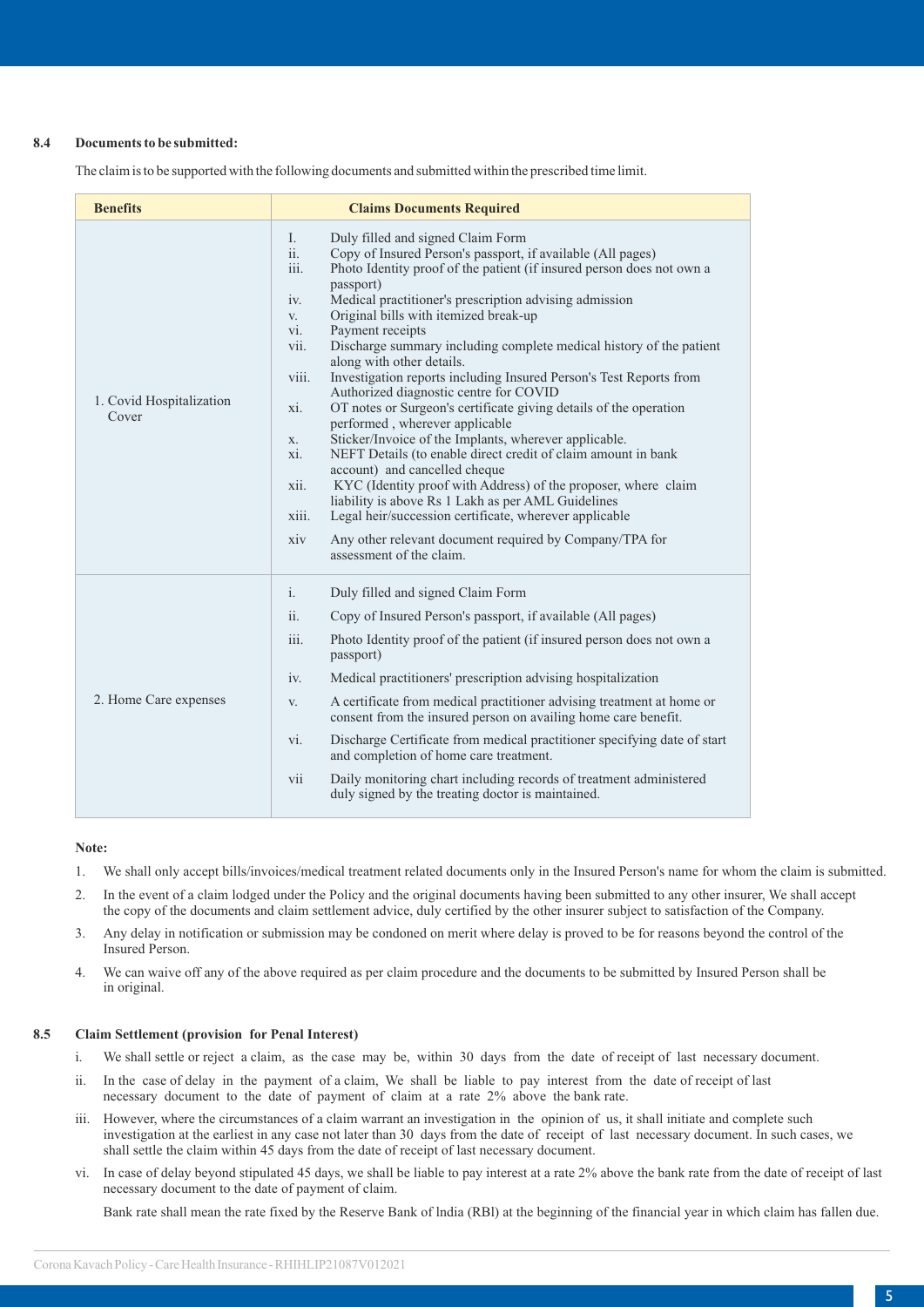### **9. GENERALTERMS &CONDITIONS**

### **9.1 Multiple Policies**

- 1. In case of multiple policies taken by an insured during a period from the same or one or more insurers to indemnify treatment costs, the policyholder shall have the right to require a settlement of his/her claim in terms of any of his/her policies. In all such cases the insurer if chosen by the policy holder shall be obliged to settle the claim as long as the claim is within the limits of and according to the terms of the chosen policy.
- 2. Policyholder having multiple policies shall also have the right to prefer claims under this policy for the amounts disallowed under any other policy / policies, even if the sum insured is not exhausted. Then the Insurer(s) shall independently settle the claim subject to the terms and conditions of this policy.
- 3. If the amount to be claimed exceeds the sum insured under a single policy, the policyholder shall have the right to choose insurers from whom he/she wants to claim the balance amount.
- 4. Where an insured has policies from more than one insurer to cover the same risk on indemnity basis, the insured shall only be indemnified the hospitalization costs in accordance with the terms and conditions of the chosen policy.

### **9.2 Fraud**

If any claim made by the insured person, is in any respect fraudulent, or if any false statement, or declaration is made or used in support thereof, or if any fraudulent means or devices are used by the insured person or anyone acting on his/her behalf to obtain any benefit under this policy, all benefits under this policy shall be forfeited.

Any amount already paid against claims made under the policy which are found fraudulent later under this policy shall be repaid by all recipient(s)/policyholder(s), who has made that particular claim, who shall be jointly and severally liable for such repayment.

For the purpose of this clause, the expression "fraud" means any of the following acts committed by the Insured Person or by his agent or the hospital/doctor/any other party, with intent to deceive the insurer or to induce the insurer to issue an insurance Policy:

(a) The suggestion, as a fact of that which is not true and which the Insured Person does not believe to be true;

- (b) The active concealment of a fact by the Insured Person having knowledge or belief of the fact;
- (c) Any other act fitted to deceive; and

(d) Any such act or omission as the law specially declares to be fraudulent

We shall not repudiate the policy on the ground of fraud, if the insured person / beneficiary can prove that the misstatement was true to the best of his knowledge and there was no deliberate intention to suppress the fact or that such mis-statement of or suppression of material fact are within the knowledge of the insurer.

### **9.3 Cancellation**

We may cancel the Policy at any time on grounds of mis-represenation, non-disclosure of material facts, fraud by the Insured Person, by giving 7 days' written notice. There would be no refund of premium on cancellation on grounds of mis-represenation, non-disclosure of material facts or fraud.

### **9.4 Underwriting Loading:**

Based on the Underwriter's assessment of the extra risk on account of medical or any other conditions of the proposed to be insured, the premium (at the time of issuance of the policy) may get loaded. Such extra premium shall be communicated to the Insured person for their consent before issuance of the Policy. Criteria for such loading are objectively mentioned in the Underwriting Manual (in line with Our Underwriting Policy) In case the Policyholder requires further clarification pertaining to Underwriting Loading, he/she may contact Us

#### **9.5 Automatic change in Coverage under the policy**

The coverage for the Insured Person(s) shall automatically terminate:

In the case of demise of the insured person, However the cover shall continue for the remaining Insured Persons till the end of Policy Period. All relevant particulars in respect of such person (including his/her relationship with the insured person) must be submitted to the company along with the application.

Provided no claim has been made, and termination takes place on account of death of the insured person, pro-rata refund of premium of the deceased insured person for the balance period of the policy will be effective.

# **9.6 Tax Benefit**

The Insured person can avail tax benefit on the premium paid towards health insurance, under Section 80D of the Income Tax Act, 1961, as applicable. (Tax benefits are subject to changes in the tax laws, please consult tax advisor for more details).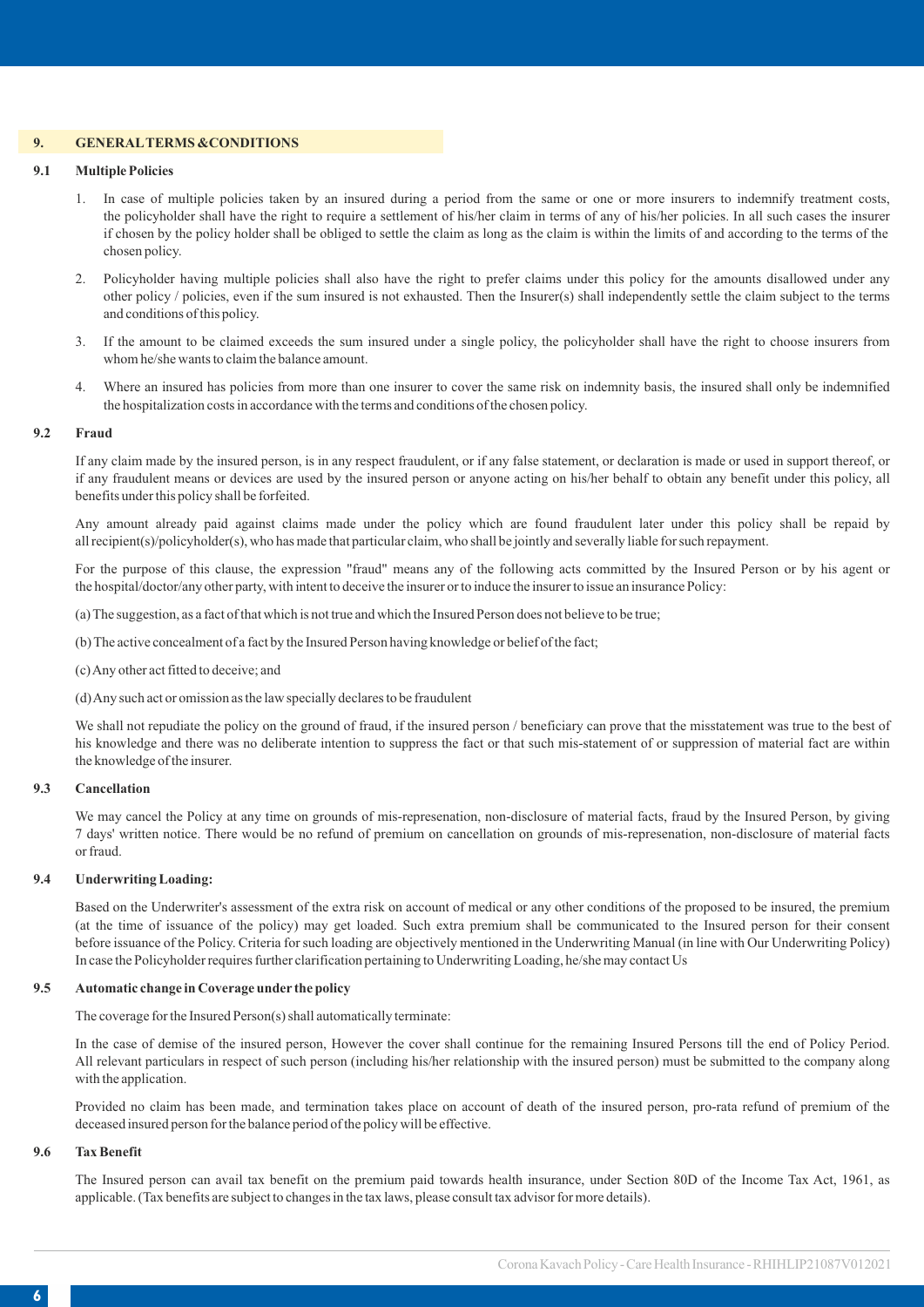# **10. REDRESSALOFGRIEVANCE**

ln case of any grievance the insured person may contact the company through

Website:www.careinsurance.com Toll free: 1800-102-4488 E-mail: customerfirst@careinsurance.com

Courier: Any of Company's Branch Office or corporate office

lnsured person may also approach the grievance cell at any of the company's branches with the details of grievance .

lf lnsured person is not satisfied with the redressal of grievance through one of the above methods, insured person may contact the grievance officer at

Care Health Insurance Limited,

Unit No. 604 - 607, 6th Floor, Tower C,

Unitech Cyber Park, Sector-39,

Gurgaon, Haryana – 122001

For updated details of grievance officer, kindly refer the link<https://www.careinsurance.com/customer-grievance-redressal.html>

lf lnsured person is not satisfied with the redressal of grievance through above methods, the insured person may also approach the office of lnsurance Ombudsman of the respective area/region for redressal of grievance as per lnsurance Ombudsman Rules 2017.

Grievance may also be lodged at IRDAI lntegrated Grievance Management System - https:/ligms. irda.qov. in/

The contact details of the Insurance Ombudsman offices have been provided as Annexure-B.

### **11. SCHEDULE OF DISCOUNTS**

| Sr. No | <b>Description</b>         | <b>Parameters</b> | <b>Rates</b> |
|--------|----------------------------|-------------------|--------------|
|        | <b>Health Care Workers</b> |                   | 5%           |

### **Contact details for Claims & Policy Servicing**

|                                | Care Health Insurance Limited (Formerly Religare Health Insurance Company Limited)                     |  |
|--------------------------------|--------------------------------------------------------------------------------------------------------|--|
| Correspondence address         | Unit No. 604 - 607, 6th Floor, Tower C, Unitech Cyber Park, Sector-39, Gurugram-<br>$122001$ (Haryana) |  |
| Contact No.                    | 1800-102-4488                                                                                          |  |
| E-mail ID for Claims           | claims@careinsurance.com                                                                               |  |
| E-mail ID for Policy servicing | customerfirst@careinsurance.com                                                                        |  |
| Website                        | www.careinsurance.com                                                                                  |  |

#### **Registered Office Address :**

5th Floor, 19 Chawla House, Nehru Place, New Delhi-110019

### **Correspondence Office Address :**

Unit No. 604 - 607, 6th Floor, Tower C, Unitech Cyber Park, Sector-39, Gurugram-122001 (Haryana)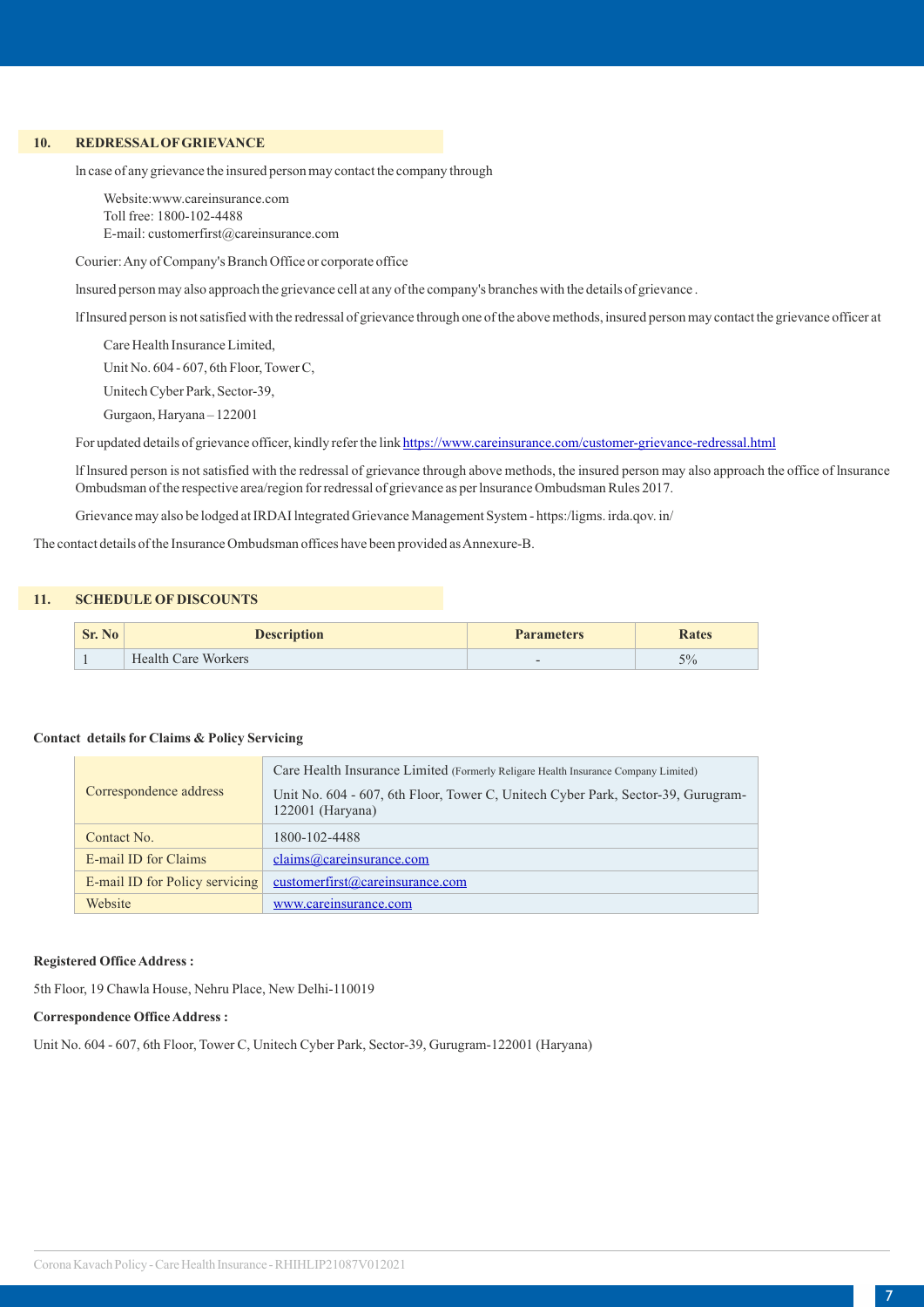**Disclaimer:** This is only a summary of features of 'Corona Kavach Policy-Care Health Insurance'. The actual benefits available are as described in the Policy, and will be subject to the Policy terms, conditions and exclusions. Please seek the advice of Your insurance advisor if You require any further information or clarification.

**Statutory Warning :** Prohibition of Rebates (under Section 41 of Insurance Act, 1938): No person shall allow or offer to allow, either directly or indirectly, as an inducement to any person to take out or renew or continue an insurance in respect of any kind of risk relating to lives or property in India, any rebate of the whole or part of the commission payable or any rebate of the premium shown on the policy, nor shall any person taking out or renewing or continuing a Policy accept any rebate, except such rebate as may be allowed in accordance with the published prospectus or tables of the Insurer. Any person making default in complying with the provision of this section shall be liable for a penalty which may extend to ten lakh rupees.

#### **Note**:

- 1. The foregoing is only an indication of the cover offered. For details, please refer to the Policy terms and conditions, available on request.
- 2. The Proposal Form shall form the basis of the insurance contract. It is mandatory for You to provide Us a duly filled in and signed Proposal Form and retain a copy as an evidence of the basis of the insurance contract.
- 3. Any risk under the Policy shall commence only once We receive the premium (including all taxes and levies thereto).
- 4. In case You have not understood any of the details, coverage, etc. in this document, You can seek for a clarification or a copy of this document in a language understood by You.
- 5. For full details of this product, please log on to [www.careinsurance.com](http://www.religarehealthinsurance.com)
- 6. The product is in conformity with the IRDAI approval and health insurance regulations and standardization guidelines.

Insurance is a subject matter of solicitation.

Unique Advertisement number: 21034574

IRDAI Registration Number - 148

CIN : U66000DL2007PLC161503

UIN : RHIHLIP21087V012021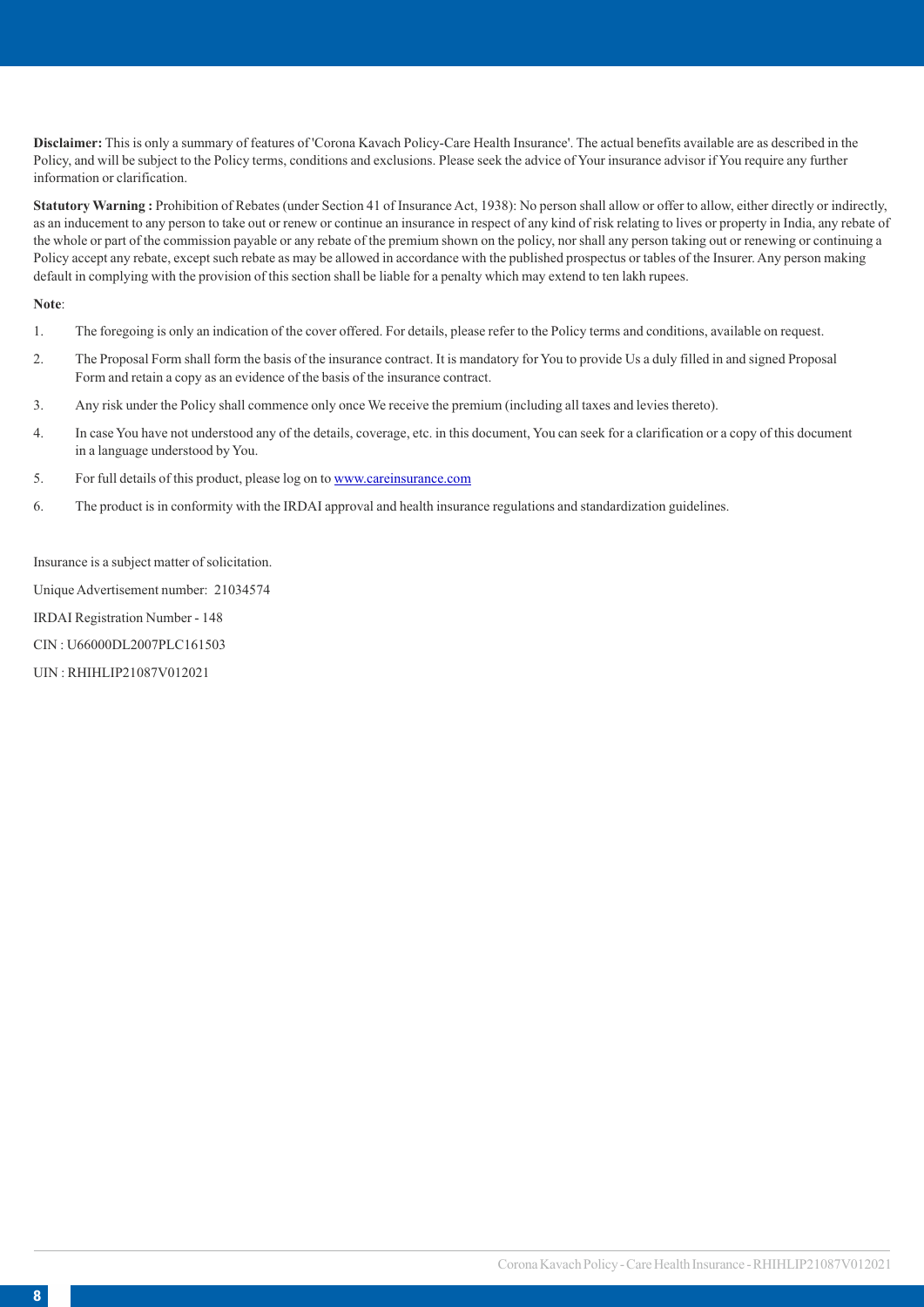# **ANNEXURE –A**

| SR. NO.        | LIST I - ITEMS FOR WHICH COVERAGE IS NOT AVAILABLE IN<br><b>THE POLICY</b>                                 | SR. NO. | LIST III - ITEMS THAT ARE TO BE SUBSUMED<br><b>INTO PROCEDURE CHARGES</b> |
|----------------|------------------------------------------------------------------------------------------------------------|---------|---------------------------------------------------------------------------|
| 1              | <b>BABY FOOD</b>                                                                                           |         | [DELIVERY KIT,                                                            |
| $\overline{2}$ | <b>BABY UTILITIES CHARGES</b>                                                                              |         | ORTHOKIT, RECOVERY KIT, ETC]                                              |
| 3              | <b>BEAUTY SERVICES</b>                                                                                     |         |                                                                           |
| 4              | <b>BELTS/ BRACES</b>                                                                                       | 54      | <b>KIDNEY TRAY</b>                                                        |
| 5              | <b>BUDS</b>                                                                                                | 55      | <b>OUNCE GLASS</b>                                                        |
| 6              | COLD PACK/HOT PACK                                                                                         | 56      | PELVIC TRACTION BELT                                                      |
| 7              | <b>CARRY BAGS</b>                                                                                          | 57      | PAN CAN                                                                   |
| 8              | <b>EMAIL / INTERNET CHARGES</b>                                                                            | 58      | TROLLY COVER                                                              |
| 9              | FOOD CHARGES (OTHER THAN PATIENT's                                                                         | 59      | UROMETER, URINE JUG                                                       |
|                | DIET PROVIDED BY HOSPITAL)                                                                                 |         |                                                                           |
| 10             | <b>LEGGINGS</b>                                                                                            |         |                                                                           |
| 11             | <b>LAUNDRY CHARGES</b>                                                                                     |         |                                                                           |
| 12             | MINERAL WATER                                                                                              |         |                                                                           |
| 13             | <b>SANITARY PAD</b>                                                                                        |         |                                                                           |
| 14             | TELEPHONE CHARGES                                                                                          |         |                                                                           |
| 15             | <b>GUEST SERVICES</b>                                                                                      |         |                                                                           |
| 16             | <b>CREPE BANDAGE</b>                                                                                       |         |                                                                           |
| 17             | <b>DIAPER OF ANY TYPE</b>                                                                                  |         |                                                                           |
| 18             | <b>EYELET COLLAR</b>                                                                                       |         |                                                                           |
| 19             | <b>SLINGS</b>                                                                                              |         |                                                                           |
| 20             | BLOOD GROUPING AND CROSS MATCHING<br>OF DONORS SAMPLES                                                     |         |                                                                           |
| 21             | SERVICE CHARGES WHERE NURSING CHARGE<br><b>ALSO CHARGED</b>                                                |         |                                                                           |
| 22             | <b>TELEVISION CHARGES</b>                                                                                  |         |                                                                           |
| 23             | <b>SURCHARGES</b>                                                                                          |         |                                                                           |
| 24             | <b>ATTENDANT CHARGES</b>                                                                                   |         |                                                                           |
| 25             | EXTRA DIET OF PATIENT (OTHER THAN THAT                                                                     |         |                                                                           |
|                | WHICH FORMS PART OF BED CHARGE)                                                                            |         |                                                                           |
| 26             | <b>BIRTH CERTIFICATE</b>                                                                                   |         |                                                                           |
| 27             | <b>CERTIFICATE CHARGES</b>                                                                                 |         |                                                                           |
| 28             | <b>COURIER CHARGES</b>                                                                                     |         |                                                                           |
| 29             | <b>CONVEYANCE CHARGES</b>                                                                                  |         |                                                                           |
| 30             | MEDICAL CERTIFICATE                                                                                        |         |                                                                           |
| 31             | MEDICAL RECORDS                                                                                            |         |                                                                           |
| 32             | PHOTOCOPIES CHARGES                                                                                        |         |                                                                           |
| 33             | MORTUARY CHARGES                                                                                           |         |                                                                           |
| 34             | <b>WALKING AIDS CHARGES</b>                                                                                |         |                                                                           |
| 35             | SPIROMETRE                                                                                                 |         |                                                                           |
| 36             | <b>STEAM INHALER</b>                                                                                       |         |                                                                           |
| 37             | <b>ARMSLING</b>                                                                                            |         |                                                                           |
| 38             | <b>THERMOMETER</b>                                                                                         |         |                                                                           |
| 39             | CERVICAL COLLAR                                                                                            |         |                                                                           |
| 40             | <b>SPLINT</b>                                                                                              |         |                                                                           |
| 41             | DIABETIC FOOT WEAR                                                                                         |         |                                                                           |
| 42             | KNEE BRACES (LONG/SHORT/HINGED)                                                                            |         |                                                                           |
| 43             | KNEE IMMOBILIZER/SHOULDER IMMOBILIZER                                                                      |         |                                                                           |
| 44             | LUMBO SACRAL BELT                                                                                          |         |                                                                           |
| 45             | NIMBUS BED OR WATER OR AIR BED CHARGES                                                                     |         |                                                                           |
| 46             | AMBULANCE COLLAR                                                                                           |         |                                                                           |
| 47             | AMBULANCE EQUIPMENT                                                                                        |         |                                                                           |
| 48             | ABDOMINAL BINDER                                                                                           |         |                                                                           |
| 49             | PRIVATE NURSES CHARGES- SPECIAL NURSING<br><b>CHARGES</b>                                                  |         |                                                                           |
| 50             | <b>SUGAR FREE TABLETS</b>                                                                                  |         |                                                                           |
| 51             | CREAMS POWDERS LOTIONS (toiletries are<br>not payable, only prescribed medical pharmaceuticals<br>payable) |         |                                                                           |
| 52             | <b>ECG ELECTRODES</b>                                                                                      |         |                                                                           |
| 53             | ANY KIT WITH NO DETAILS MENTIONED                                                                          |         |                                                                           |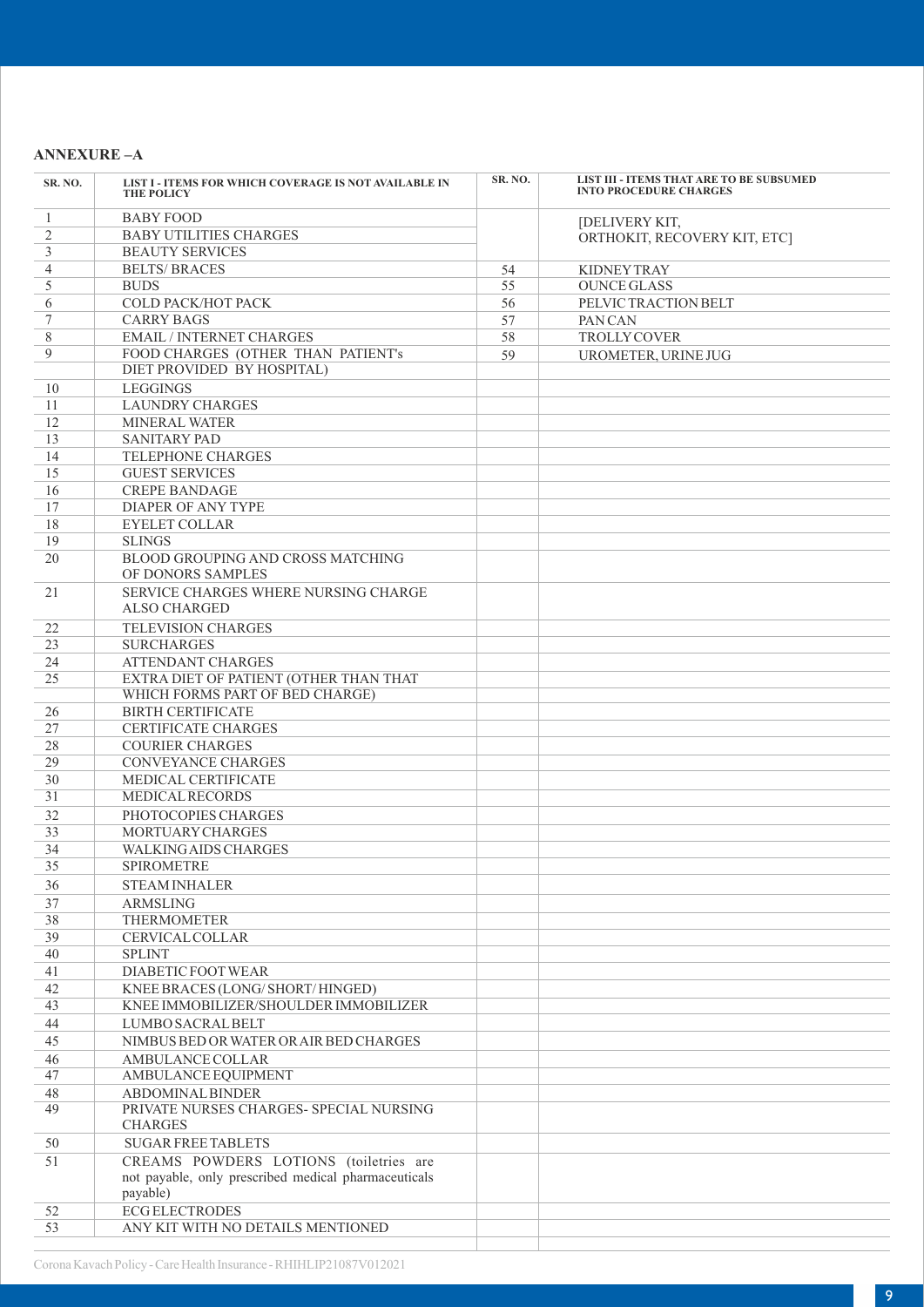# **ANNEXURE –A**

| <b>SR. NO.</b> | <b>LIST - II - ITEMS THAT ARE TO BE SUBSUMED</b><br><b>INTO ROOM CHARGES</b> | <b>SR. NO.</b>    | <b>LIST III - ITEMS THAT ARE TO BE SUBSUMED</b><br><b>INTO PROCEDURE CHARGES</b> |
|----------------|------------------------------------------------------------------------------|-------------------|----------------------------------------------------------------------------------|
| 1              | BABY CHARGES (UNLESS SPECIFIED/INDICATED)                                    | $\mathbf{1}$      | HAIR REMOVAL CREAM                                                               |
| $\overline{2}$ | <b>HAND WASH</b>                                                             | $\overline{2}$    | DISPOSABLES RAZORS CHARGES (for site                                             |
| 3              | <b>CRADLE CHARGES</b>                                                        |                   | preparations)                                                                    |
| $\overline{4}$ | <b>COMB</b>                                                                  | $\overline{3}$    | <b>EYEPAD</b>                                                                    |
| 5              | EAU-DE-COLOGNE / ROOM FRESHNERS                                              | $\overline{4}$    | <b>EYE SHEILD</b>                                                                |
| 6              | <b>GOWN</b>                                                                  | 5                 | <b>CAMERACOVER</b>                                                               |
| 7              | <b>SLIPPERS</b>                                                              | 6                 | DVD, CD CHARGES                                                                  |
| 8              | <b>TISSUE PAPER</b>                                                          | $\overline{\tau}$ | <b>GAUSE SOFT</b>                                                                |
| 9              | <b>TOOTH PASTE</b>                                                           | $8\,$             | <b>GAUZE</b>                                                                     |
| 10             | <b>TOOTH BRUSH</b>                                                           | $\overline{9}$    | WARD AND THEATRE BOOKING CHARGES                                                 |
| 11             | <b>BED PAN</b>                                                               | 10                | ARTHROSCOPY AND ENDOSCOPY INSTRUMENTS                                            |
| 12             | <b>FLEXI MASK</b>                                                            | 11                | MICROSCOPE COVER                                                                 |
| 13             | <b>HAND HOLDER</b>                                                           | 12                | SURGICAL BLADES, HARMONICSCALPEL,                                                |
| 14             | <b>SPUTUM CUP</b>                                                            |                   | <b>SHAVER</b>                                                                    |
| 15             | DISINFECTANT LOTIONS                                                         | 13                | <b>SURGICAL DRILL</b>                                                            |
| 16             | <b>LUXURY TAX</b>                                                            | 14                | <b>EYEKIT</b>                                                                    |
| 17             | <b>HVAC</b>                                                                  | 15                | <b>EYEDRAPE</b>                                                                  |
| 18             | <b>HOUSE KEEPING CHARGES</b>                                                 | 16                | <b>X-RAYFILM</b>                                                                 |
| 19             | AIR CONDITIONER CHARGES                                                      | 17                | BOYLES APPARATUS CHARGES                                                         |
| 20             | <b>IM IV INJECTION CHARGES</b>                                               | 18                | <b>COTTON</b>                                                                    |
| 21             | <b>CLEAN SHEET</b>                                                           | 19                | <b>COTTON BANDAGE</b>                                                            |
| 22             | BLANKET/WARMER BLANKET                                                       | 20                | <b>SURGICAL TAPE</b>                                                             |
| 23             | <b>ADMISSION KIT</b>                                                         | 21                | <b>APRON</b>                                                                     |
| 24             | <b>DIABETIC CHART CHARGES</b>                                                | 22                | <b>TORNIQUET</b>                                                                 |
| 25             | DOCUMENTATION CHARGES / ADMINISTRATIVE<br><b>EXPENSES</b>                    | 23                | ORTHOBUNDLE, GYNAEC BUNDLE                                                       |
| 26             | DISCHARGE PROCEDURE CHARGES                                                  |                   |                                                                                  |
| 27             | <b>DAILY CHART CHARGES</b>                                                   |                   |                                                                                  |
| 28             | <b>ENTRANCE PASS / VISITORS PASS CHARGES</b><br><b>EXPENSES</b>              |                   |                                                                                  |
| 29             | EXPENSES RELATED TO PRESCRIPTION ON<br><b>DISCHARGE</b>                      |                   |                                                                                  |
| 30             | <b>FILE OPENING CHARGES</b>                                                  |                   |                                                                                  |
| 31             | INCIDENTAL EXPENSES / MISC. CHARGES (NOT<br>EXPLAINED)                       |                   |                                                                                  |
| 32             | PATIENT IDENTIFICATION BAND / NAME TAG                                       |                   |                                                                                  |
| 33             | PULSEOXYMETER CHARGES                                                        |                   |                                                                                  |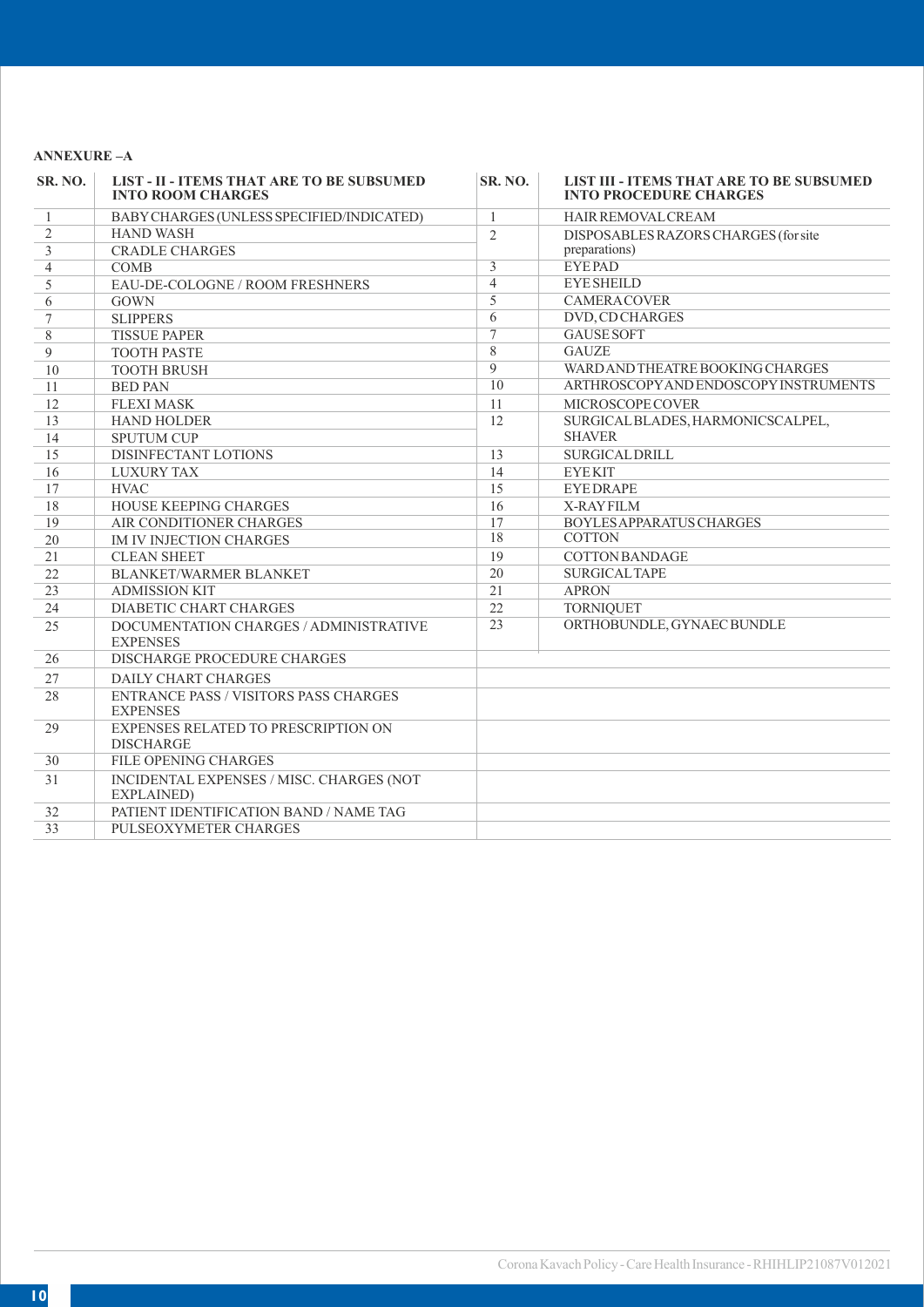### **ANNEXURE –A**

| <b>SR. NO.</b> | <b>LIST IV - ITEMS THAT ARE TO BE SUBSUMED</b><br><b>INTO COSTS OF TREATMENT</b> |
|----------------|----------------------------------------------------------------------------------|
| 1              | ADMISSION/REGISTRATION CHARGES                                                   |
| $\mathfrak{D}$ | <b>HOSPITALISATION FOR EVALUATION/</b>                                           |
|                | <b>DIAGNOSTIC PURPOSE</b>                                                        |
| 3              | <b>URINE CONTAINER</b>                                                           |
| $\overline{4}$ | <b>BLOOD RESERVATION CHARGES AND ANTE</b>                                        |
|                | <b>NATAL BOOKING CHARGES</b>                                                     |
| 5              | <b>BIPAP MACHINE</b>                                                             |
| 6              | CPAP/ CAPD EQUIPMENTS                                                            |
| 7              | <b>INFUSION PUMP-COST</b>                                                        |
| 8              | <b>HYDROGEN PEROXIDE\SPIRIT\ DISINFECTANTS</b>                                   |
|                | <b>ETC</b>                                                                       |
| 9              | NUTRITION PLANNING CHARGES - DIETICIAN                                           |
|                | <b>CHARGES- DIET CHARGES</b>                                                     |
| 10             | <b>HIV KIT</b>                                                                   |
| 11             | ANTISEPTIC MOUTHWASH                                                             |
| 12             | <b>LOZENGES</b>                                                                  |
| 13             | <b>MOUTH PAINT</b>                                                               |
| 14             | <b>VACCINATION CHARGES</b>                                                       |
| 15             | <b>ALCOHOL SWABES</b>                                                            |
| 16             | <b>SCRUB SOLUTION/STERILLIUM</b>                                                 |
| 17             | <b>GLUCOMETER &amp; STRIPS</b>                                                   |
| 18             | URINE BAG                                                                        |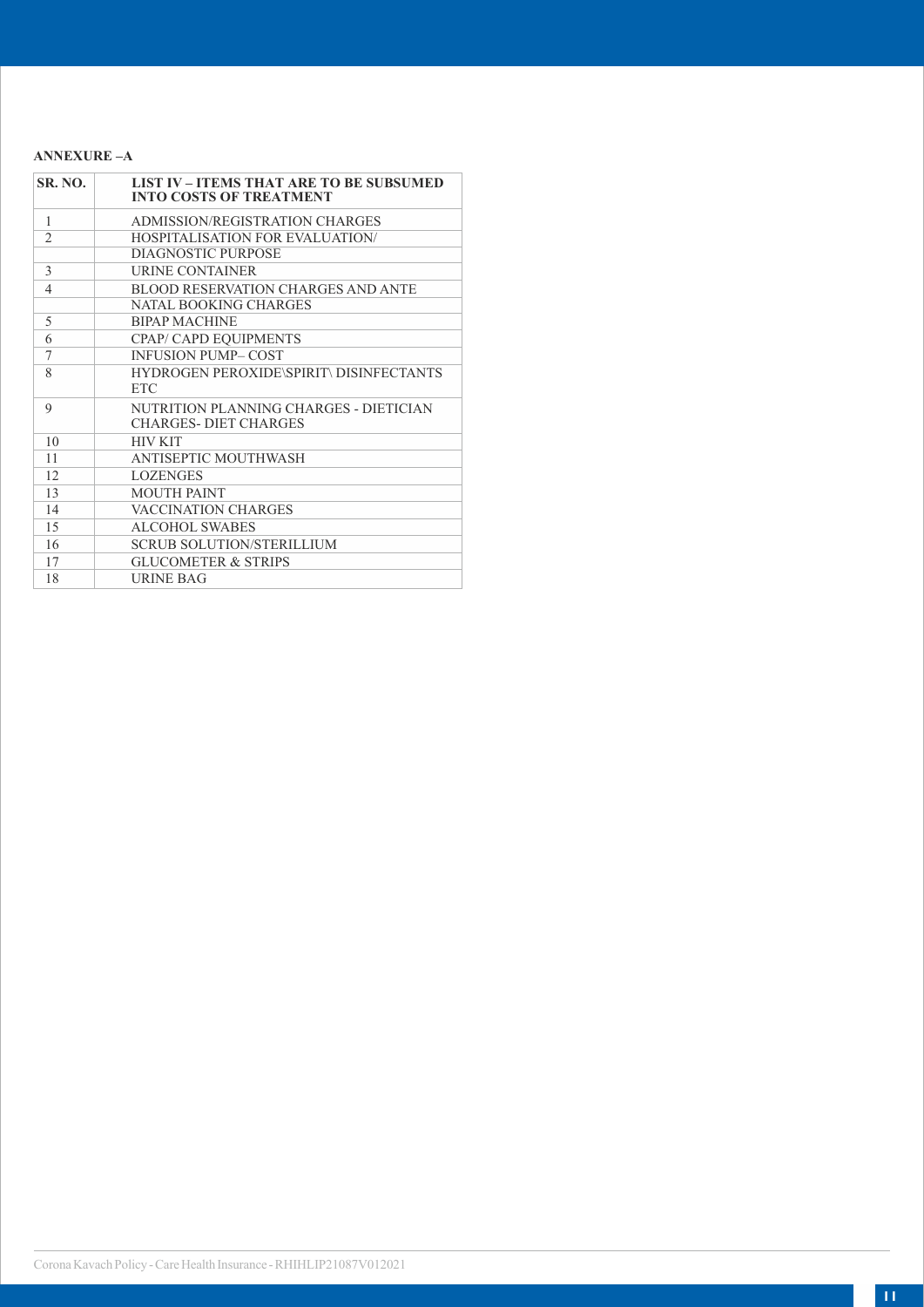**Annexure –B**

| <b>Office of the Ombudsman</b> | <b>Contact Details</b>                                                                                                                                                                                                                                            | <b>Jurisdiction of Office (Union</b><br><b>Territory, District)</b>                  |
|--------------------------------|-------------------------------------------------------------------------------------------------------------------------------------------------------------------------------------------------------------------------------------------------------------------|--------------------------------------------------------------------------------------|
| <b>AHMEDABAD</b>               | Insurance Ombudsman,<br>Office of the Insurance Ombudsman,<br>Jeevan Prakash Building, 6th floor, Tilak Marg, Relief Road,<br>Ahmedabad $-380001$ .<br>Tel.: 079 - 25501201/02/05/06<br>E-mail: bimalokpal.ahmedabad@ecoi.co.in                                   | Gujarat, Dadra & Nagar<br>Haveli, Daman and Diu                                      |
| <b>BENGALURU</b>               | Office of the Insurance Ombudsman,<br>Jeevan Soudha Building , PID No. 57-27-N-19<br>Ground Floor, 19/19, 24th Main Road,<br>JP Nagar, Ist Phase,<br>Bengaluru $-560078$ .<br>Tel.: 080 - 26652048 / 26652049<br>Email: bimalokpal.bengaluru@ecoi.co.in           | Karnataka                                                                            |
| <b>BHOPAL</b>                  | Office of the Insurance Ombudsman,<br>Janak Vihar Complex, 2nd Floor, 6, Malviya Nagar,<br>Opp. Airtel Office, Near New Market, Bhopal - 462 003.<br>Tel.: 0755 - 2769201 / 2769202<br>Fax: 0755 - 2769203<br>Email: bimalokpal.bhopal@ecoi.co.in                 | Madhya Pradesh &<br>Chhattisgarh                                                     |
| <b>BHUBANESHWAR</b>            | Office of the Insurance Ombudsman,<br>62, Forest park, Bhubneshwar - 751 009.<br>Tel.: 0674 - 2596461 /2596455<br>Fax: 0674 - 2596429<br>Email: bimalokpal.bhubaneswar@ecoi.co.in                                                                                 | Orissa                                                                               |
| <b>CHANDIGARH</b>              | Office of the Insurance Ombudsman,<br>S.C.O. No. 101, 102 & 103, 2nd Floor,<br>Batra Building, Sector 17 - D, Chandigarh - 160 017.<br>Tel.: 0172 - 2706196 / 2706468<br>Fax: 0172 - 2708274<br>Email: bimalokpal.chandigarh@ecoi.co.in                           | Punjab, Haryana, Himachal<br>Pradesh, Jammu & Kashmir,<br>Chandigarh                 |
| <b>CHENNAI</b>                 | Office of the Insurance Ombudsman,<br>Fatima Akhtar Court, 4th Floor, 453,<br>Anna Salai, Teynampet, CHENNAI - 600 018.<br>Tel.: 044 - 24333668 / 24335284<br>Fax: 044 - 24333664<br>Email: bimalokpal.chennai@ecoi.co.in                                         | Tamil Nadu, Pondicherry<br>Town and Karaikal (which<br>are part of Pondicherry)      |
| <b>DELHI</b>                   | Office of the Insurance Ombudsman,<br>2/2 A, Universal Insurance Building, Asaf Ali Road,<br>New Delhi $-110002$ .<br>Tel.: 011 - 23232481 / 23213504<br>Email: bimalokpal.delhi@ecoi.co.in                                                                       | Delhi                                                                                |
| <b>GUWAHATI</b>                | Office of the Insurance Ombudsman,<br>Jeevan Nivesh, 5th Floor, Nr. Panbazar over bridge, S.S. Road,<br>Guwahati - 781001(ASSAM).<br>Tel.: 0361 - 2632204 / 2602205<br>Email: bimalokpal.guwahati@ecoi.co.in                                                      | Assam, Meghalaya,<br>Manipur, Mizoram,<br>Arunachal Pradesh,<br>Nagaland and Tripura |
| <b>HYDERABAD</b>               | Office of the Insurance Ombudsman,<br>6-2-46, 1st floor, "Moin Court", Lane Opp. Saleem Function Palace, A.<br>C. Guards, Lakdi-Ka-Pool, Hyderabad - 500 004.<br>Tel.: 040 - 67504123 / 23312122<br>Fax: 040 - 23376599<br>Email: bimalokpal.hyderabad@ecoi.co.in | Andhra Pradesh, Telangana<br>and Yanam - a part of<br>Territory of Pondicherry       |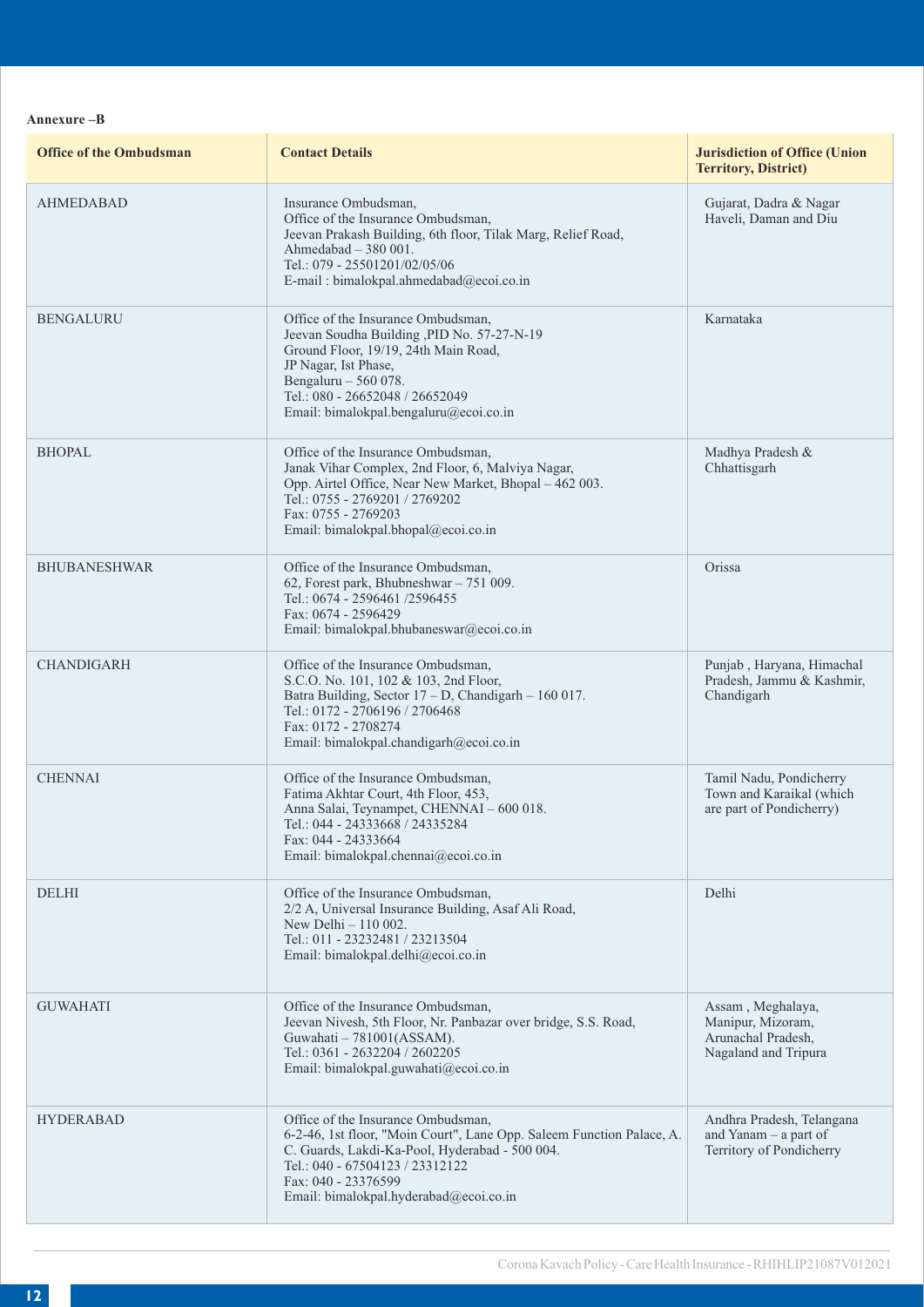### **Annexure –B**

| <b>Office of the Ombudsman</b> | <b>Contact Details</b>                                                                                                                                                                                                           | <b>Jurisdiction of Office (Union</b><br><b>Territory, District)</b>                                                                                                                                                                                                                                                                                                                                                                                                                                                 |
|--------------------------------|----------------------------------------------------------------------------------------------------------------------------------------------------------------------------------------------------------------------------------|---------------------------------------------------------------------------------------------------------------------------------------------------------------------------------------------------------------------------------------------------------------------------------------------------------------------------------------------------------------------------------------------------------------------------------------------------------------------------------------------------------------------|
| <b>JAIPUR</b>                  | Office of the Insurance Ombudsman,<br>Jeevan Nidhi - II Bldg., Gr. Floor,<br>Bhawani Singh Marg,<br>Jaipur - 302 005.<br>Tel.: 0141 - 2740363<br>Email: Bimalokpal.jaipur@ecoi.co.in                                             | Rajasthan                                                                                                                                                                                                                                                                                                                                                                                                                                                                                                           |
| <b>ERNAKULAM</b>               | Office of the Insurance Ombudsman,<br>2nd Floor, Pulinat Bldg., Opp. Cochin Shipyard,<br>M. G. Road, Ernakulam - 682 015.<br>Tel.: 0484 - 2358759 / 2359338<br>Fax: 0484 - 2359336<br>Email: bimalokpal.ernakulam@ecoi.co.in     | Kerala, Lakshadweep, Mahe - a<br>part of Pondicherry                                                                                                                                                                                                                                                                                                                                                                                                                                                                |
| <b>KOLKATA</b>                 | Office of the Insurance Ombudsman,<br>Hindustan Bldg. Annexe, 4th Floor,<br>4, C.R. Avenue, KOLKATA - 700 072.<br>Tel.: 033 - 22124339 / 22124340<br>Fax: 033 - 22124341<br>Email: bimalokpal.kolkata@ecoi.co.in                 | West Bengal, Andaman &<br>Nicobar Islands, Sikkim                                                                                                                                                                                                                                                                                                                                                                                                                                                                   |
| <b>LUCKNOW</b>                 | Office of the Insurance Ombudsman,<br>6th Floor, Jeevan Bhawan, Phase-II,<br>Nawal Kishore Road, Hazratganj, Lucknow - 226 001.<br>Tel.: 0522 - 2231330 / 2231331<br>Fax: 0522 - 2231310<br>Email: bimalokpal.lucknow@ecoi.co.in | Districts of Uttar Pradesh:<br>Laitpur, Jhansi, Mahoba, Hamirpur,<br>Banda, Chitrakoot, Allahabad,<br>Mirzapur, Sonbhabdra, Fatehpur,<br>Pratapgarh, Jaunpur, Varanasi,<br>Gazipur, Jalaun, Kanpur, Lucknow,<br>Unnao, Sitapur, Lakhimpur,<br>Bahraich, Barabanki, Raebareli,<br>Sravasti, Gonda, Faizabad, Amethi,<br>Kaushambi, Balrampur, Basti,<br>Ambedkarnagar, Sultanpur,<br>Maharajgang, Santkabirnagar,<br>Azamgarh, Kushinagar, Gorkhpur,<br>Deoria, Mau, Ghazipur, Chandauli,<br>Ballia, Sidharathnagar. |
| <b>MUMBAI</b>                  | Office of the Insurance Ombudsman,<br>3rd Floor, Jeevan Seva Annexe,<br>S. V. Road, Santacruz (W),<br>Mumbai - 400 054.<br>Tel.: 022 - 26106552 / 26106960<br>Fax: 022 - 26106052<br>Email: bimalokpal.mumbai@ecoi.co.in         | Goa,<br>Mumbai Metropolitan Region<br>excluding Navi Mumbai &<br>Thane                                                                                                                                                                                                                                                                                                                                                                                                                                              |
| <b>PATNA</b>                   | Office of the Insurance Ombudsman,<br>1st Floor, Kalpana Arcade Building,,<br>Bazar Samiti Road,<br>Bahadurpur, Patna 800 006.<br>Tel.: 0612-2680952<br>Email: bimalokpal.patna@ecoi.co.in                                       | Bihar, Jharkhand                                                                                                                                                                                                                                                                                                                                                                                                                                                                                                    |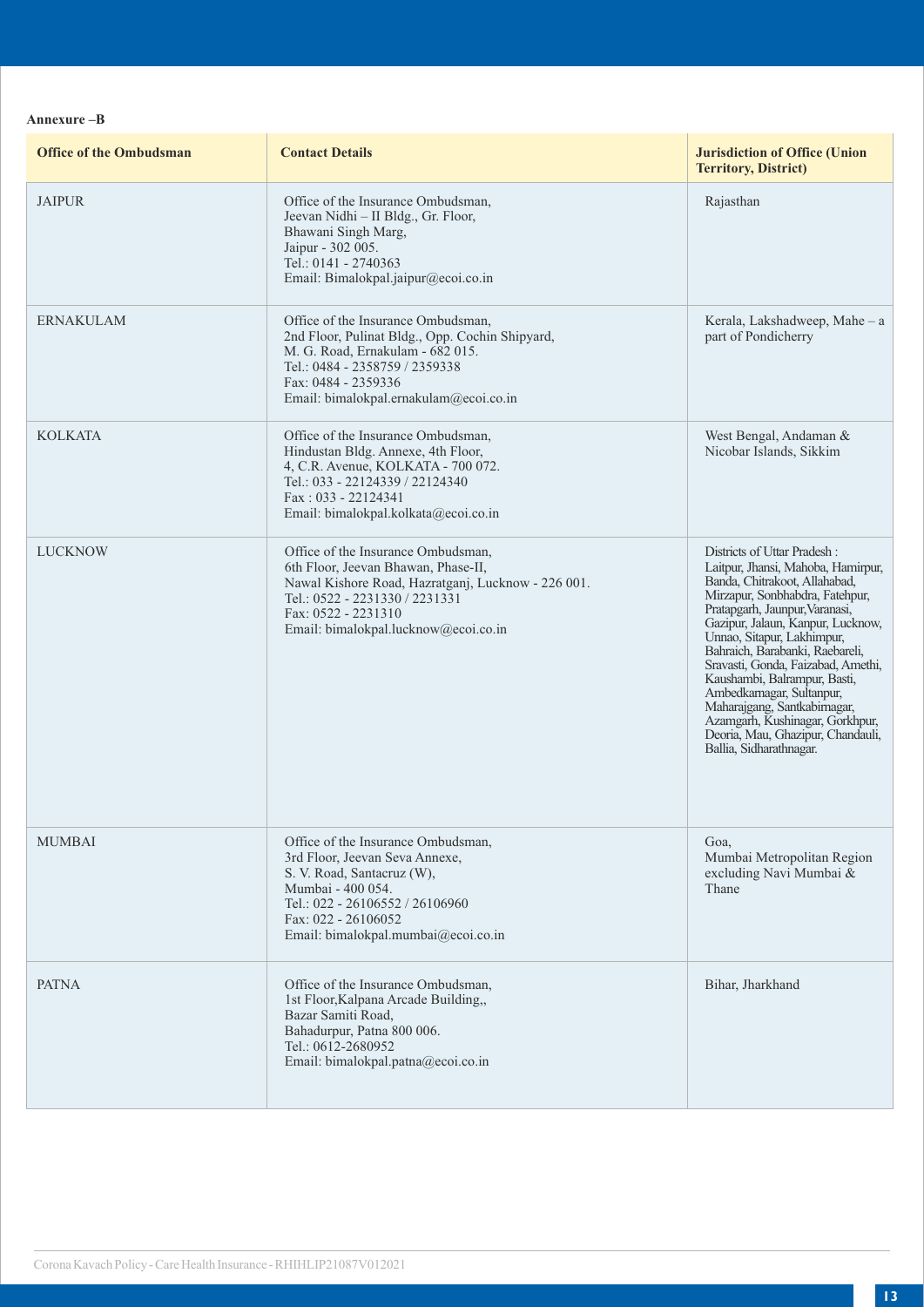### **Annexure –B**

| <b>Office of the Ombudsman</b> | <b>Contact Details</b>                                                                                                                                                                                                                    | <b>Jurisdiction of Office (Union</b><br><b>Territory, District)</b>                                                                                                                                                                                                                                                                                                                                                                 |
|--------------------------------|-------------------------------------------------------------------------------------------------------------------------------------------------------------------------------------------------------------------------------------------|-------------------------------------------------------------------------------------------------------------------------------------------------------------------------------------------------------------------------------------------------------------------------------------------------------------------------------------------------------------------------------------------------------------------------------------|
| <b>NOIDA</b>                   | Office of the Insurance Ombudsman,<br>Bhagwan Sahai Palace<br>4th Floor, Main Road,<br>Naya Bans, Sector 15,<br>Distt: Gautam Buddh Nagar,<br>U.P-201301.<br>Tel.: 0120-2514250 / 2514252 / 2514253<br>Email: bimalokpal.noida@ecoi.co.in | State of Uttaranchal and the<br>following Districts of Uttar Pradesh:<br>Agra, Aligarh, Bagpat, Bareilly,<br>Bijnor, Budaun, Bulandshehar,<br>Etah, Kanooj, Mainpuri, Mathura,<br>Meerut, Moradabad,<br>Muzaffarnagar, Oraiyya, Pilibhit,<br>Etawah, Farrukhabad, Firozbad,<br>Gautambodhanagar, Ghaziabad,<br>Hardoi, Shahjahanpur, Hapur,<br>Shamli, Rampur, Kashganj,<br>Sambhal, Amroha, Hathras,<br>Kanshiramnagar, Saharanpur |
| <b>PUNE</b>                    | Office of the Insurance Ombudsman,<br>Jeevan Darshan Bldg., 3rd Floor,<br>C.T.S. No.s. 195 to 198, N.C. Kelkar Road,<br>Narayan Peth, Pune - 411 030.<br>Tel.: 020-41312555<br>Email: bimalokpal.pune@ecoi.co.in                          | Maharashtra,<br>Area of Navi Mumbai and<br>Thane excluding Mumbai<br>Metropolitan Region.                                                                                                                                                                                                                                                                                                                                           |

The updated details of Insurance Ombudsman are available on website of IRDAI: www.irda.gov.in, on the website of General Insurance Council: www.gicouncil.org.in, on the Company's website www.careinsurance.com or from any of the Company's offices. Address and contact number of Executive Council of Insurers –

Office of the 'Executive Council of Insurers'

3rd Floor, Jeevan Seva Annexe, S.V. Road, Santacruz(W), Mumbai - 400 054. Tel : 022-26106889/671/980 Fax : 022-26106949 Email- inscoun@ecoi.co.in